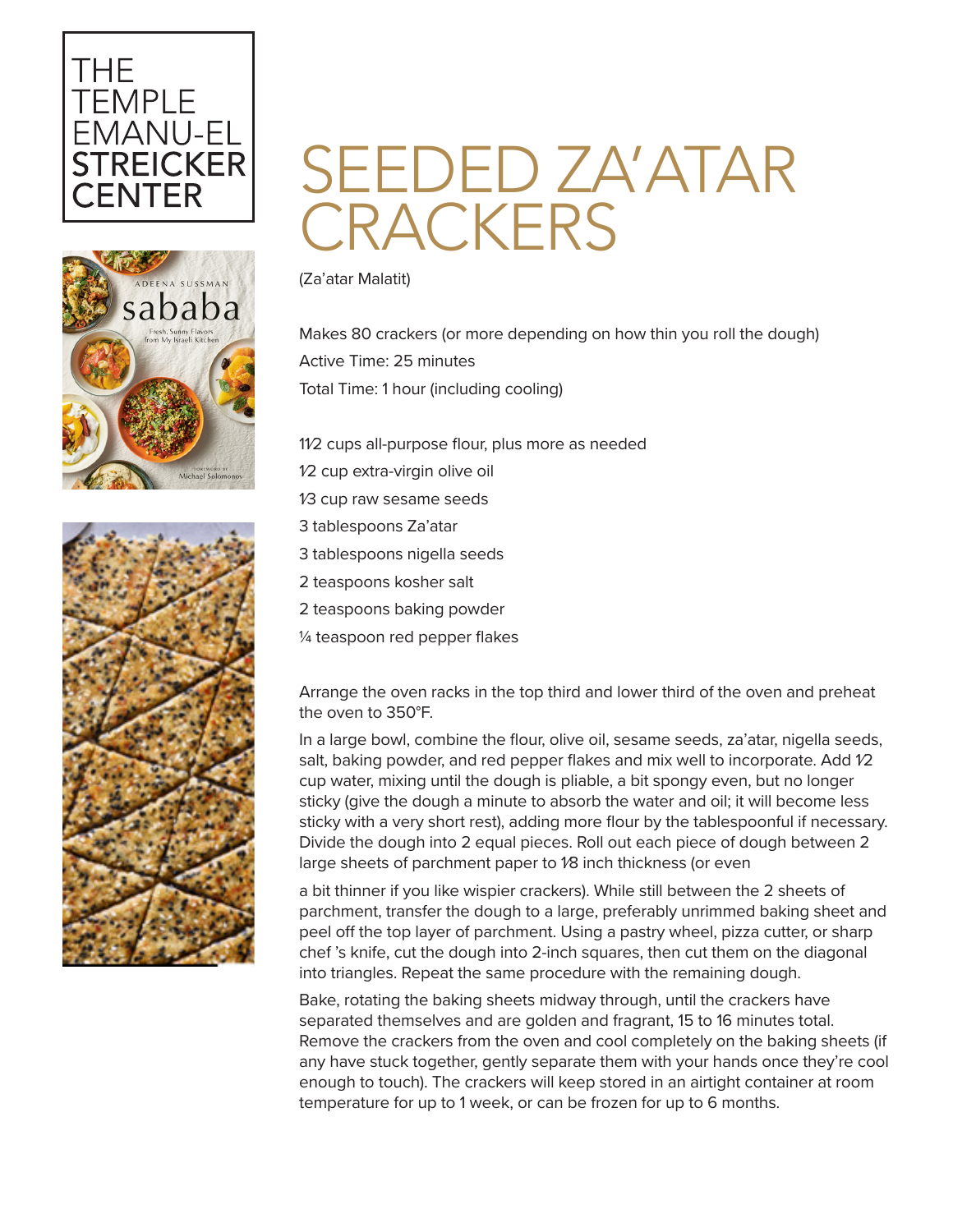### **THE TEMPLE EMANU-EL STREICKER** ENTER





## LABANEH

Active Time: 10 minutes Total Time: minimum 4 hours, maximum 24

I always keep thick, tart labaneh, or strained yogurt, in my fridge to spread it on a plate underneath roasted vegetables (Lemony Cauliflower over Labaneh, page 126), for instance, or even to enhance desserts like my Labaneh Malabi Panna Cotta (page 334). Here in Israel, you can buy it by weight from the cheese monger, purchase it in prepackaged tubs, or best of all—easily make it at home, which has several advantages. For one thing, you get to control what goes in the labaneh and how you season it (I keep it simple with salt). All you do is mix up the ingredients, tie them up in a clean cloth, and hang it over a bowl where it drips to your preferred level of viscosity depending on how long you let it drip, drip, drip. What's surprising is just how much of yogurt is actually water; try different brands of yogurt to see which works best for you and how much liquid emerges from each type. Though most labanehs call just for yogurt, my friend and colleague Tressa Eaton's mother-in-law, Roni Darom, adds a bit of sour cream, which lends extra creaminess; feel free to do so, or to just use more yogurt.

4 cups whole-milk yogurt ½ cup sour cream (optional), or more yogurt 1 tablespoon kosher salt, or more to taste Extra-virgin olive oil (optional), for labaneh balls Makes 1¾ to 2 cups

If you are hanging the labaneh, find your hanging spot and make sure there's room underneath it for a bowl to collect the drippings (unless you are hanging it directly over a sink or shower, which also works). If you are straining the labaneh over a bowl, fit an 8- or 10-inch mesh colander over a bowl and line it with a linen or flour sack kitchen towel or three layers of heavy-duty paper towels. In a large bowl whisk together the yogurt, sour cream (if using), and salt until smooth. Pour the yogurt mixture onto the cloth, gather up the edges, and tie them into a knot. Strain over the colander into the bowl, or hang on a hook over a bowl or sink until you achieve the desired texture (all of this is done at room temperature, not in the fridge).

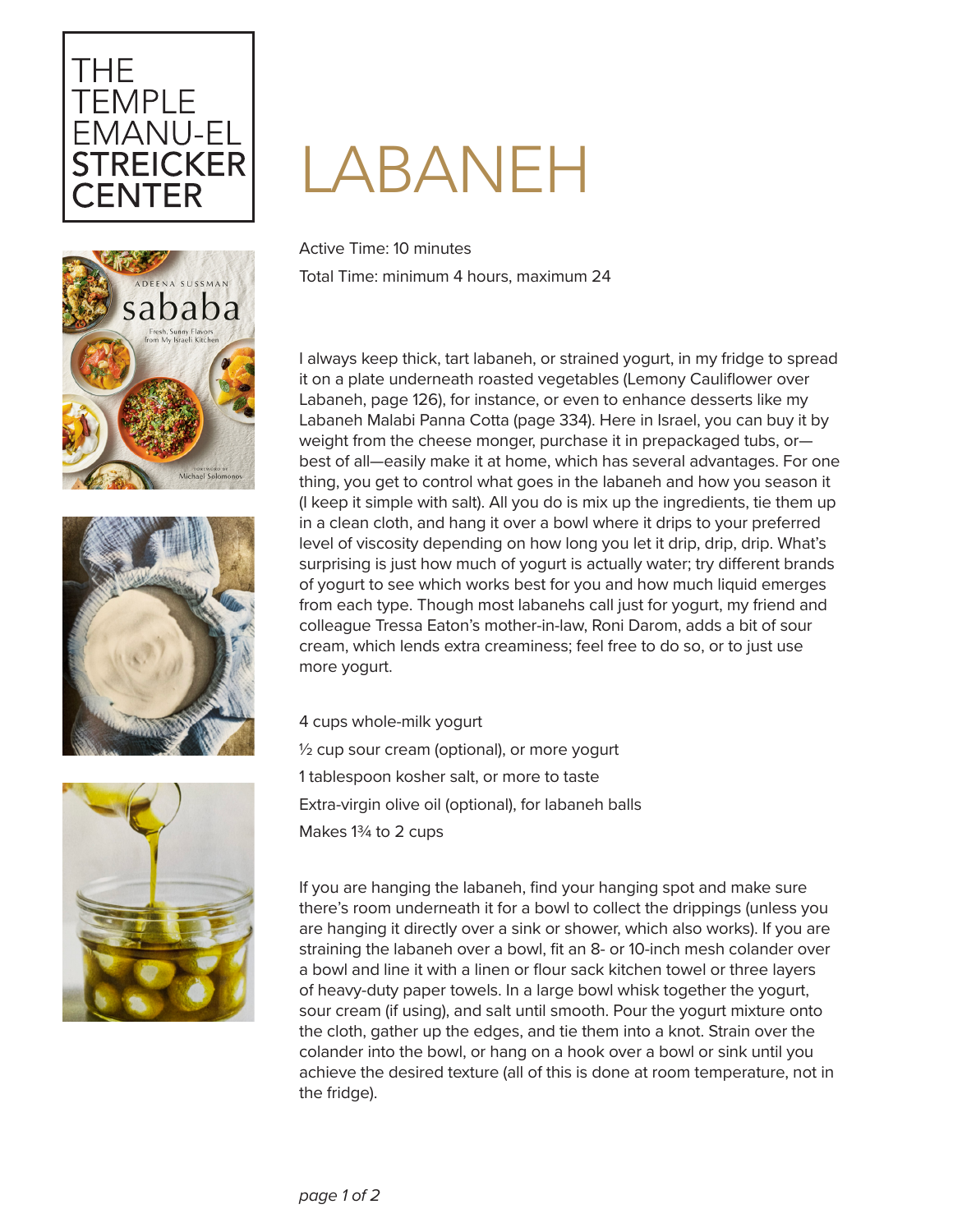### **THE TEMPLE EMANU-EL STREICKER ENTER**



# LABANEH CONTINUED

**4-Hour Labaneh:** For looser labaneh, like the one I use in Labaneh Malabi Panna Cotta (page 334), strain for 4 hours.

**8-Hour Labaneh:** For thicker labaneh similar in texture to thick Greek yogurt and ideal for spreading under salads like Lemony Cauliflower over Labaneh (page 126), strain for 8 hours.

**12-Hour Labaneh:** (pictured facing page, top right): To achieve something akin to thick cream cheese, or if you're making labaneh balls (see below), go anywhere from 12 to 24 hours.

To make labaneh balls (pictured facing page, bottom right): Roll the 12- to 24-Hour Labaneh into 1-inch balls (roll in za'atar if desired). Arrange in a clean jar, cover with olive oil, and seal with a tight-fitting lid. Stored in the refrigerator in an airtight container, labaneh keeps for 2 weeks; labaneh balls keep for 1 month.

#### THREE THINGS TO DO WITH LABANEH

Labaneh's tangy versatility works beautifully underneath simple preparations both savory and sweet. These are just six of the countless ways you can go here. I like to use the 8-Hour Labaneh here, but if you like a looser consistency by all means use the 4-Hour version.



#### CARAMELIZED PINEAPPLE WITH SUMAC

Dredge 1 cup thinly sliced pineapple in sugar. Caramelize in a skillet over medium-low heat until golden, 3 to 4 minutes per side. Add 2 tablespoons butter and swirl to melt; brown slightly. Cool and spoon over labaneh; sprinkle with sumac.





#### WILD MUSHROOMS AND THYME

Heat a dry, heavy skillet over medium-high heat. Sear 1½ cups mixed wild mushrooms (don't crowd the pan) until charred and slightly wilted, 7 to 8 minutes. Add olive oil or butter, salt, pepper, and a thyme sprig and warm through. Spoon onto labaneh; garnish with thyme.

#### CRISPY ARTICHOKE HEARTS

Quarter 4 whole, cleaned baby artichoke hearts (inner leaves attached) or canned or marinated artichoke hearts; pat them dry. Deep fry in vegetable oil until crispy and golden, 4 to 5 minutes. Drain on paper towels. Season with salt and pepper; serve over labaneh. Drizzle with olive oil and garnish with parsley.